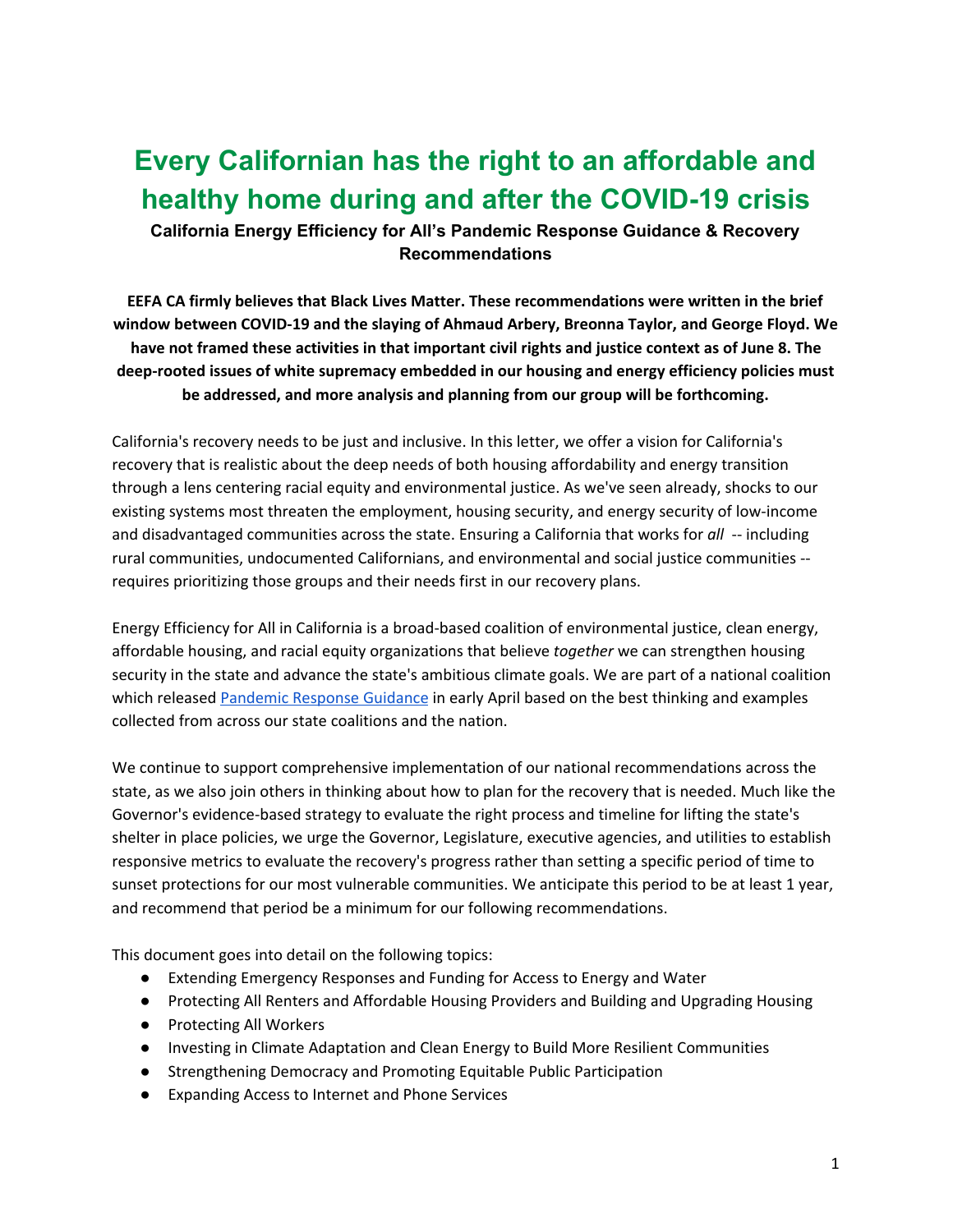● Prioritizing Access to Healthcare to Compound Climate and Housing Investments

Extending emergency responses and funding for full access to energy and water to protect those impacted by the COVID-19 crisis for the duration of the recovery period.

- Strengthen and enact a comprehensive moratorium on utility disconnections for water, electricity, and gas services during the declared state of emergency and for the entire recovery period that applies to all providers, including municipal utilities, public utilities, investor-owned utilities, and community choice aggregators.
- Prioritize the immediate and safe reconnection of currently disconnected households and ensure the restoration of service continues for the duration of the recovery period.
- Enact debt relief throughout the recovery period for utility customers who are low-income or have lost their income due to crisis, including accessible debt relief for undocumented Californians who pay utility bills. Without cancellation of debt accrued during the crisis, the state will experience a wave of disconnections when billing resumes due to households' inability to develop savings during this time.
- Ensure that vulnerable populations are protected from any potential costs attributed to this relief. Any such debt relief plan should be paired with a complementary funding source, not derived from low-income or vulnerable communities, to address the reasonable costs that need to be recovered by utilities to ensure safe, affordable, and reliable energy or water services.
- Lift the cap on the LIHEAP emergency benefit from \$1,000 to the total amount of the bills accrued during the COVID-19 crisis. Low-income communities pay disproportionately high amounts of their income on utility bills and unpaid balances will become debt that must be paid back once shutoff moratoriums are lifted. Working families will already be at risk as paying back utility debt may cause families to have to choose between rent, power, water, food or other necessities.
- Ease the LIHEAP application process. With offices being closed, the number of applicants are down in some locations even though many more ratepayers are eligible for LIHEAP. During the declared state of emergency and for the entire recovery period, allow ratepayers to self-certify hardship to qualify for LIHEAP. Additionally, consider automatic eligibility and outreach to ratepayers receiving benefits through unemployment insurance, SNAP, and similar public assistance programs.
- Ensure continued and reliable funding for the Multifamily Low-Income Weatherization Program (LIWP) which provides solar, energy efficiency, and decarbonization upgrades to low-income renters living in disadvantaged communities while reducing bills by 30% on average and reducing greenhouse gas emissions. LIWP has a waitlist of over 18,000 households who are low-income.
- Prioritize emergency environmental healthy housing repair and residential services for energy efficiency that remediate severe mold, lead, pest management, and temperature control issues that should be addressed to avoid respiratory illness that can exacerbate COVID-19 outcomes.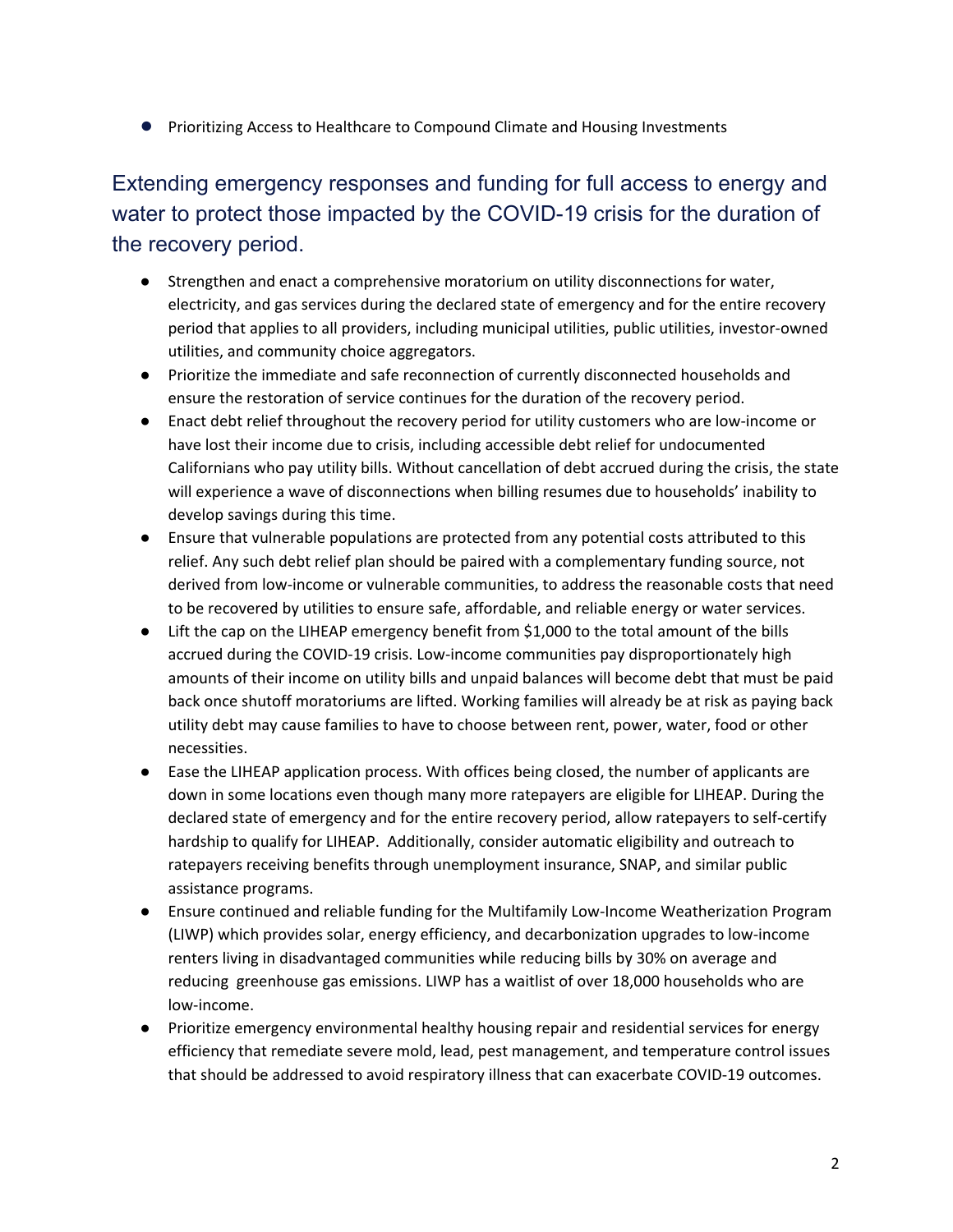- For low-income residents and property owners of deed-restricted affordable housing participating in energy efficiency and renewable energy programs, allow for progress payments to be received upfront so projects are not stalled and much needed upgrades can continue happening. Also, temporarily pause incentive step downs for key programs through 2021.
- Commit to improving the health and safety of the state's existing buildings by combining deep energy efficiency and electrification measures. Efforts to decarbonize buildings lock in public health and safety for residents and businesses, lower risk for high gas prices in the future, and support recovery of the local workforce and economy. Structure health and safety electrification funding deployment to begin with low- and moderate-income residents, affordable housing, small businesses, and buildings that provide services for vulnerable populations and environment and social justice (ESJ) communities. Consider dedicated programs to ensure these communities can access and receive the health and resiliency benefits of electrification first, not last.

For more recommendations on providing equitable access to utility and state energy assistance, arrearage forgiveness, and late fees and penalties, refer to our Pandemic Response Guidance for Ensuring Access to [Essential](https://www.energyefficiencyforall.org/resources/pandemic-response-guidance-ensuring-access-to-essential-energy-and-water-services/) Energy and Water Services. Additional recommendations on ensuring we keep Californians housed can be found in our guidance on [Preventing](https://www.energyefficiencyforall.org/resources/pandemic-response-guidance-preventing-eviction-and-preserving-affordable-housing/) Eviction and Preserving Affordable [Housing](https://www.energyefficiencyforall.org/resources/pandemic-response-guidance-preventing-eviction-and-preserving-affordable-housing/).

## Protect all renters and affordable housing providers for the duration of the recovery period, and continue building and upgrading housing to address our homelessness and housing crises.

- Immediately suspend all eviction filings, hearings, and enforcements currently in process and impose an eviction moratorium going forward that covers every type of [eviction](https://docs.google.com/document/d/14rz4hhMbIRbShHWccsFtIWV2FXn6NcgW0IBh9UTdM54/edit) case and applies to every stage of eviction [proceedings.](https://docs.google.com/document/d/14rz4hhMbIRbShHWccsFtIWV2FXn6NcgW0IBh9UTdM54/edit) Ensure that this suspension lasts for as long as the entire state of recovery, which should be assessed through a comprehensive set of metrics.
- Provide sufficient levels of rent payment assistance to ensure that all renters can afford their housing costs without taking on additional debt. Eviction moratoria without rent relief or cash assistance will put renters in a deeper crisis in the future while harming rental housing providers. States and localities should create emergency relief funds to provide immediate rental assistance to people who risk losing their homes because of sickness, inability to work, or any other factors related to COVID-19. This rental assistance fund should be accessible regardless of immigration status. This fund should launch immediately, without barriers to entry such as lengthy paperwork or application fees.
- Expand actions under Project Roomkey to convert all vacant hotel and motel rooms into homes for people experiencing homelessness. In addition, provide services such as case managers, counselors, physicians, nurses, caseworkers, food delivery, and security with a priority on highest-risk populations including seniors, those with underlying health conditions and those experiencing mental illness. Provide sufficient personal protective equipment (PPE) for all workers involved.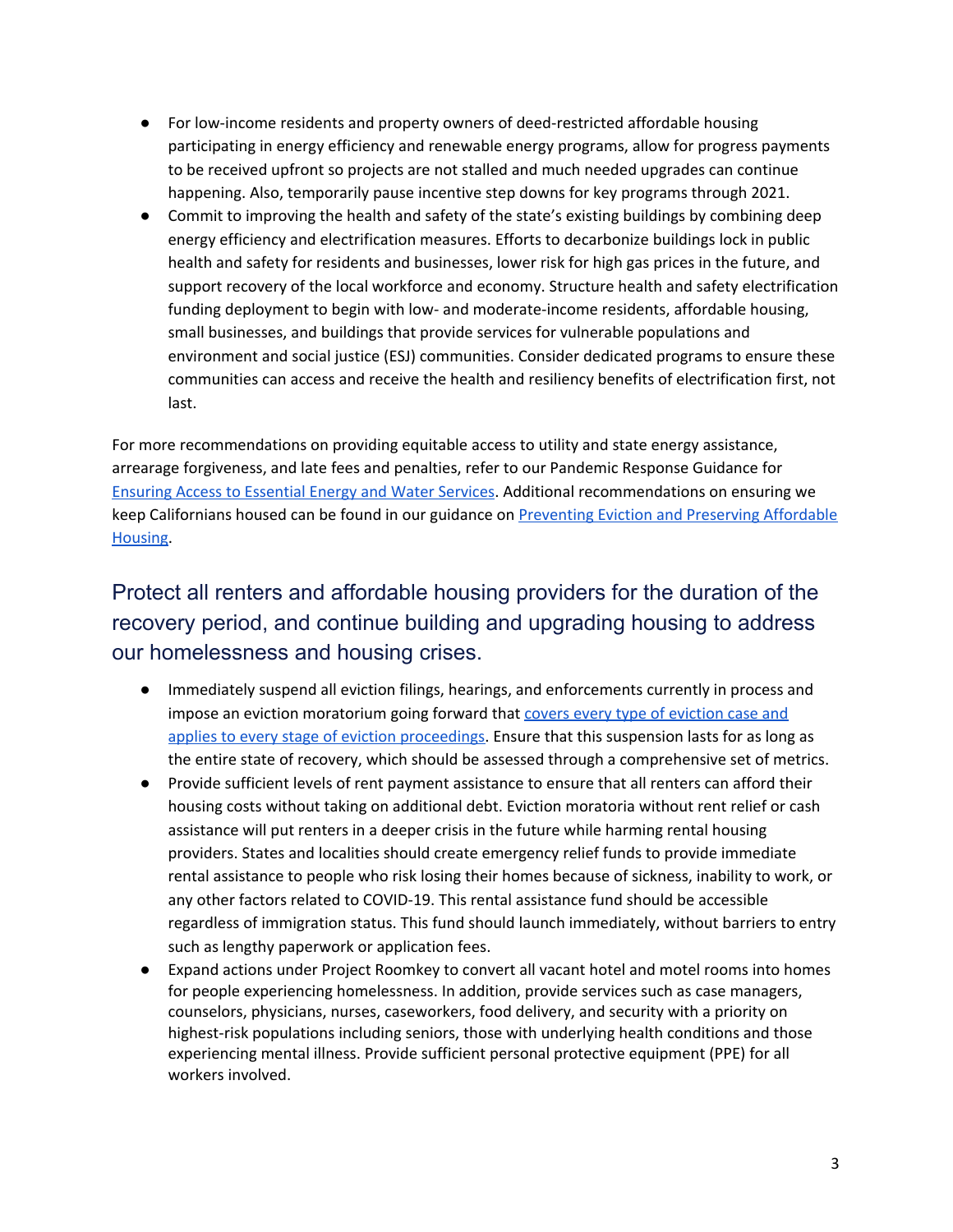- If Federal funds do not become available, create a time-limited subsidy pool to provide breakeven operating assistance to affordable housing developments facing foreclosure as a result of rent non-payment and forgive tenant rent nonpayment during the time of assistance. Foreclosure wipes out affordability restrictions that otherwise would last for up to 55 more years.
- Ensure that affordable housing providers have the resources needed to build, rehabilitate and maintain sustainable housing while meeting state and local building codes and other requirements.
- Use affordable housing development as a job creation tool. Invest in affordable housing developments, and high-road training partnerships to create jobs and train building management staff dedicated to advancing public health, and maintaining building electrical and efficiency systems.
- Jurisdictions seeking to enact zero net energy or zero net carbon local reach codes must create a working group of affordable housing providers and renters to seek input so as to not increase existing barriers to developing multifamily affordable housing units. Funds available for new construction and preserving existing buildings are declining (Low-Income Housing Tax Credit housing production and preservation in California declined by 13% overall from 2016 due to federal tax reform), and all-electric code requirements must be passed with adequate technical and financial resources so as to not further exacerbate the affordable housing crisis.

#### Protect all workers, especially those most vulnerable, for the duration of the recovery period.

This unprecedented moment requires swift action to ensure lasting protections for the state's most vulnerable communities. The need to shelter in home and temporarily close businesses is driving an economic crisis alongside the health crisis. Financial hardships and a lack of access to healthcare during this crisis will deepen the vulnerabilities of many communities. If we want to see change in one sector, we must ensure the change is structural and fosters positive protections for the most vulnerable workers across all sectors. We recommend the following for all workers during, and the recovery period following, the crisis:

- Sick Leave and Family Leave: Support people at risk of choosing between their health and their livelihoods. Close the gap of the Families First Coronavirus Response Act (FFCRA) by requiring up to 80 hours of paid sick leave for employers with more than 500 employees and other employers exempted under FFCRA. Add protections for workers whose place of employment is reopening but is unwilling or unable to return to work for health or family-care reasons.
- Contractors/Program Implementers: Establish an emergency fund for small contractors--with a priority on those owned or managed by women, minorities, and veterans--to bridge this period of work stoppage so that they can continue to pay their employees and stabilize their businesses.
- Underemployment: Secure Emergency Support Benefits, distinct from family or sick leave, and make accessible to all workers, regardless of classification. Enforce Assembly Bill 5 (Gonzalez,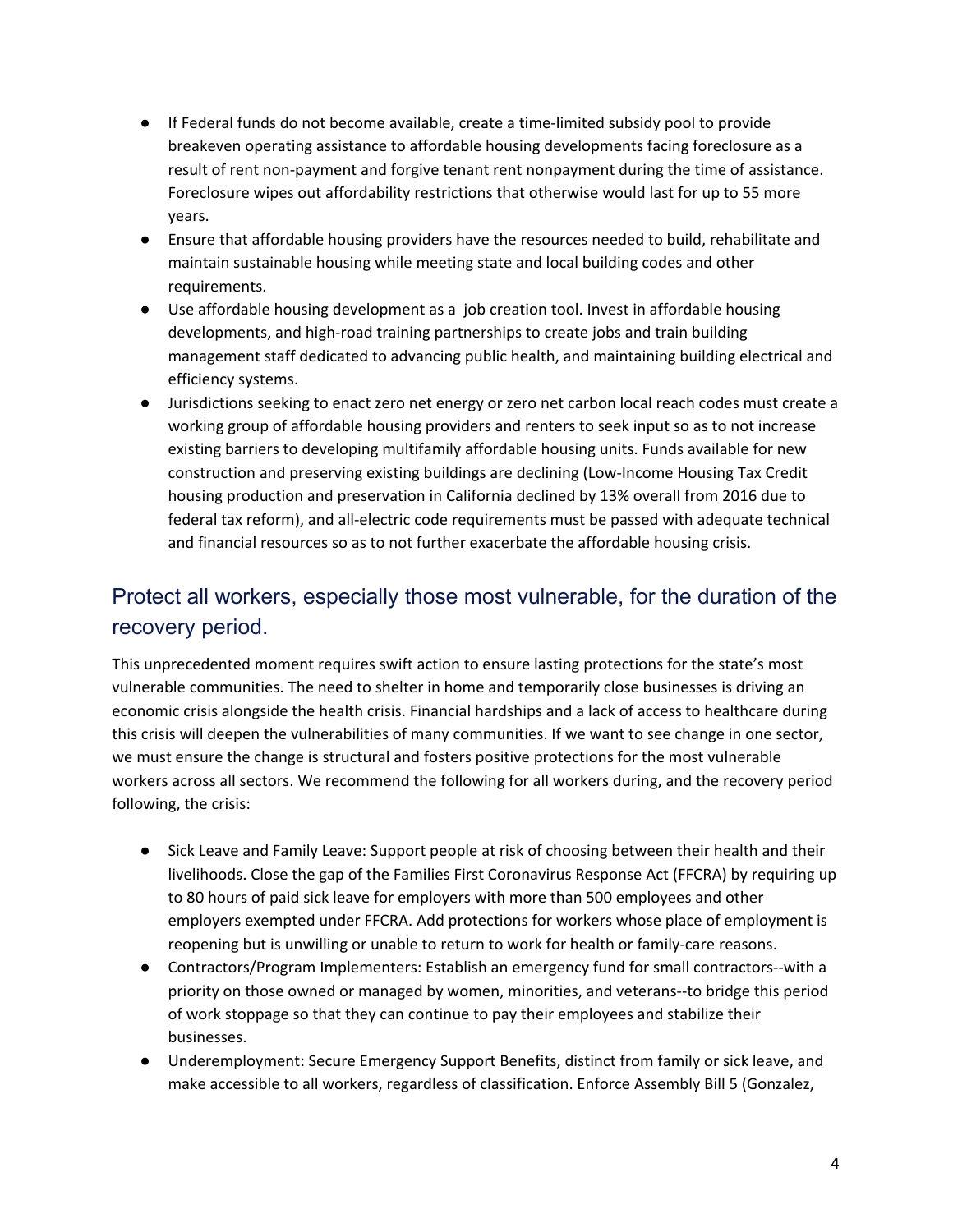2019) anywhere workers are being denied sick leave or access to benefits as a result of being misclassified.

- Healthcare, emergency and essential service workers: Dedicate resources to supporting emergency and essential service workers with free childcare and hazard pay. Dedicate additional resources to ensure retail, warehousing, distribution, and delivery workers are eligible for overtime pay.
- Returning to Work: Right of Recall and Worker Retention: Require hardest hit industries, such as hotels, airport hospitality, event centers and building services, guarantee that jobs will still be there when businesses re-open – and that COVID-19-related layoffs will not be used as an excuse to engage in discrimination or retaliation. Workers in these industries are overwhelmingly people of color and immigrants, who are already economically and physically hit hardest by COVID-19. Ensuring Right of Recall and Worker Retention policies will guarantee laid-off workers that once their employer begins re-hiring after the crisis, the laid-off workers will be recalled with adequate time to respond as their jobs become available, and be retained even if their place of employment changes ownership. Right of Recall and Worker Retention policies with no sunset clause, California can ensure people have jobs to come back to once their workplaces re-open, laying a vital foundation for collective economic recovery.

## Invest in climate adaptation and clean energy for vulnerable and environmental justice communities to reduce greenhouse gases, lower energy bills, protect local jobs, and build community resilience to future climate and economic disasters.

As we recover from this pandemic, it is urgent we take the necessary and proactive measures that will make our state cleaner and healthier in the immediate- and longer- term. Increasing our commitment to climate adaptation and clean energy will not only help our state meet its climate goals and protect local clean energy jobs, but also make our communities more resilient to future economic and climate shocks. Furthermore, prioritizing vulnerable communities means we begin to reverse energy inequities that have historically locked people out of the clean energy economy. We recommend that policymakers:

- Provide opportunities for clean energy and energy efficiency workers to continue certain work operations safely including virtual inspections and online training.
- Provide workforce development opportunities in the climate adaptation and clean energy policies that create permanent high-road careers that pay family-sustaining wages and paid apprenticeships, promote high workforce standards, and support targeted populations that have been underrepresented in the workforce such as (but not limited to) individuals who have been involved in the criminal justice system and/or have been formerly incarcerated, those receiving public assistance, and/or those are freed from juvenile dependency, juvenile delinquency, and/or foster care system.
- Immediately prioritize AB 1232 (Gloria. Affordable housing: weatherization.), and go one step further from what APEN, CEJA, and EEFA have won in this, to expand LIWP into non-deed-restricted housing populations, attaching strong tenant protections to the investment.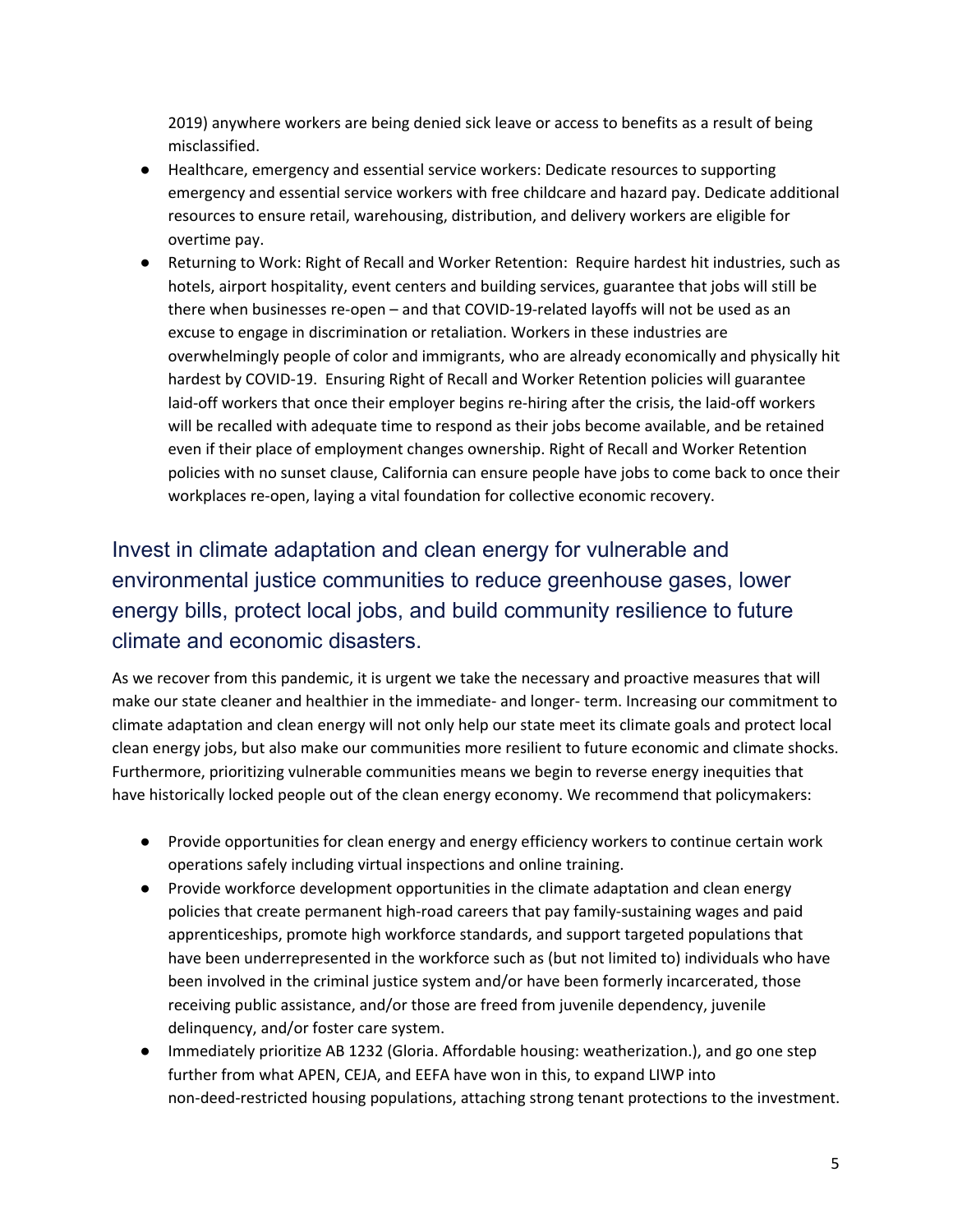- Make a serious state-wide investment to streamline clean energy and energy efficiency and affordability programs, and increase their capacity to deliver integrated benefits to vulnerable populations. Ensure there is clear communication, available in multiple languages, about new programs and policies.
- Enact proactive rental inspection programs in state and local governments, to launch after the state of emergency has ended, with provisions that allow renters to trigger inspection and remediation while preventing retaliation against those renters.
- Invest in clean, zero-emission, and community-led microgrids involving the integration of energy efficiency, renewable distributed generation, energy storage, and demand response technology delivery in low-income housing and community facilities to prepare for the upcoming wildfire season and protect communities disproportionately impacted by wildfires and power outages.
- Ensure insulation materials used for weatherization and efficiency programs are free of asthmagens and respiratory sensitizers (such substances should not be intentionally added or present at greater than 0.1 percent [1,000 parts per million] by weight in the product).
- Ensure investments in collective procurement opportunities for electric appliances and systems by providing technical assistance, coordination and funding to make bulk purchase orders of electric systems and other green building materials at heavily discounted prices for affordable housing developments serving low-income and disadvantaged communities.
- Enact hiring preferences from populations impacted by poor air quality as determined by those residing in areas that are in the top 25th percentile of the CalEnviroScreen 3.0 score, those with jobs in local fossil-fuel based and/or related industries, as well as the aforementioned populations.
- Prioritize equity and environmental justice communities in climate adaptation and clean energy policies through intentional and ongoing outreach that centers the needs of people of color, immigrants, and refugees.

## Strengthen democracy and promote equitable public participation in local, regional and state decision-making processes, in an inclusive and transparent manner.

Public participation is a critical part of our democratic process and includes the ability for all residents to engage in public board, commission, and legislative meetings and hearings and to provide public comment. Although the COVID-19 pandemic poses specific challenges to the democratic process as residents shelter-in-place, decision-makers must rise to the challenge and refuse to allow democracy to falter in the face of this pandemic. This is also an opportunity to deepen community engagement in a way that lasts through and after the recovery phase. We recommend the following guidelines to decision-makers to increase public participation during and after this pandemic:

- Adopt equitable remote [participation](https://leadershipcounsel.org/wp-content/uploads/2020/04/Public-Participation-LCJA-Website-PDF.pdf) processes to ensure that all Californians—including non-English speaking individuals, people with hearing loss, and people unable to travel to in-person meetings and hearings—are able to access the democratic process.
	- This includes reaching out to community-based organizations and other stakeholders who may be in direct communication with residents early to help make sure that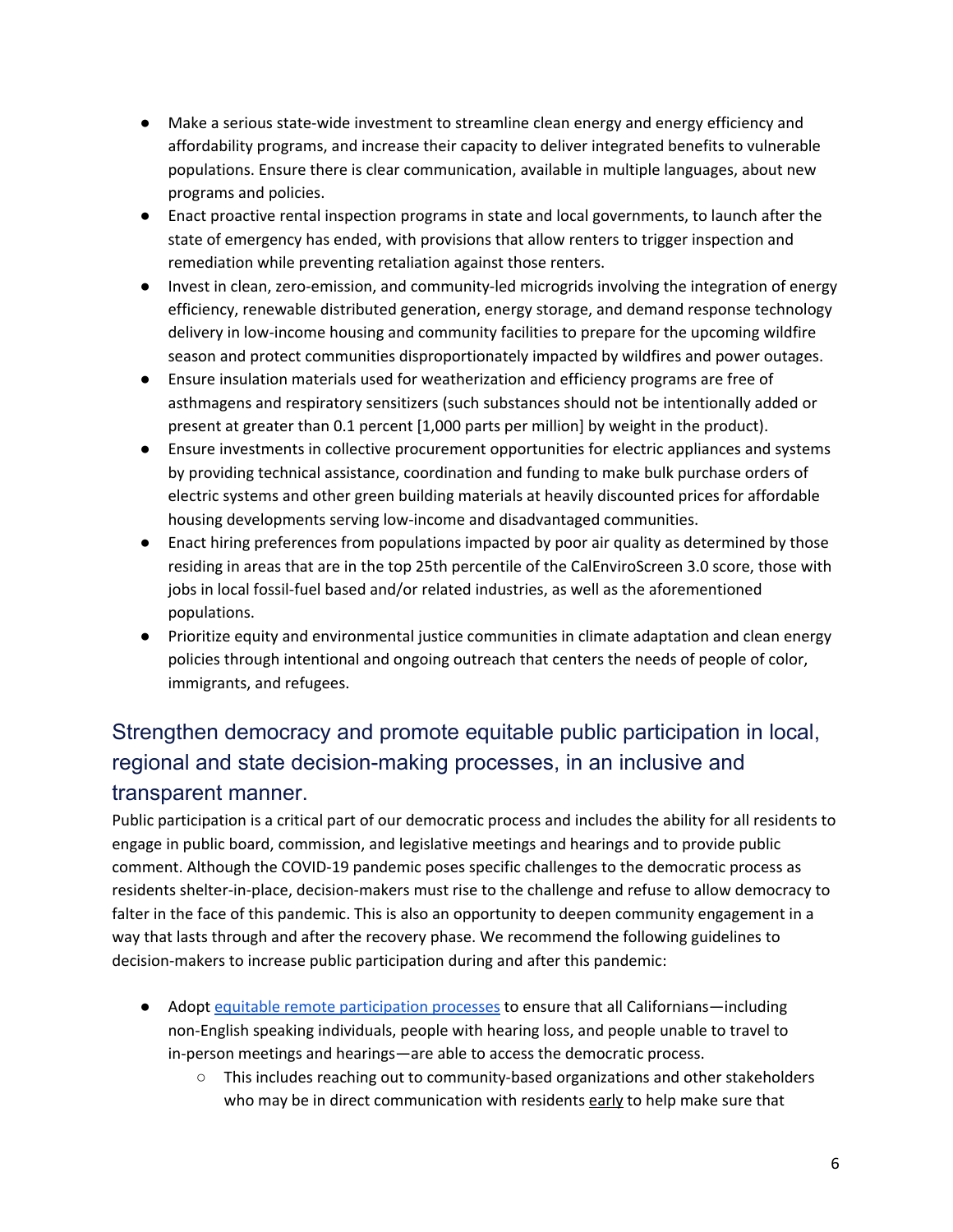residents are informed and notified through multiple channels about remote options for public meetings.

- Invest in technological tools, infrastructure, and grassroots community education and outreach to support effective remote participation for all Californians.
- Adopt policies requiring effective outreach and engagement to increase access to state programs and resources, and to enhance public health in disadvantaged communities (DACs).
- Ensure adequate DAC representation and decision-making power in state, regional, and local task forces, initiatives, planning and investments that address the COVID-19 crisis and recovery.
- Ensure there is clear communication and outreach, available in multiple languages, to all Californians about new policies and programs.

## Expand access to internet and phone services, especially for under-resourced communities, communities of color, and undocumented people, during and after the COVID-19 crisis.

*(These recommendations are based on internet/phone policies and guidance emerging across the country, including the FCC [Pledge](https://docs.fcc.gov/public/attachments/DOC-363033A1.pdf), Closing the Digital Divide guidance from [Human](https://www.hrw.org/news/2020/03/25/closing-digital-divide-critical-covid-19-response#) Rights Watch, The Greenlining Institute, and other individual company policies.)*

During this crisis, telephone and broadband access have proven critical to Californians, ranging from pandemic response to emergency measures, working remotely, educating students, and obtaining tele-healthcare services. However, we know that a disproportionate number of households of color across the state lack access to affordable, reliable internet services to support these critical needs. In fact, approximately one in five students in California lacks high-speed internet or an appropriate computing device at home. Households without telephone and broadband access are often families struggling to make ends meet, rural workers, families of color, immigrants, non-English speakers, elders, and people with disabilities. Given this digital divide, these same households and families then face additional barriers applying for unemployment benefits, registering for low-income programs, or attending classes. For these reasons, we recommend the following:

- Increase and expand access to internet and phone services for all households.
- Protect, fund, and expand the LifeLine program, which provides low-income households with discounted communications services. Increase outreach to low-income households, eliminate barriers to enrollment, and ensure that every Californian can stay connected.
- Suspend disconnections, expedite reconnections, and forego late payment penalties.
- Fund a statewide all-fiber infrastructure project to bridge the digital divide and offer jobs to soften the economic downturn. While the Governor had previously pledged \$50 million for broadband deployment in this year's budget, these funds face significant risk of elimination. California must fund significant investment in statewide broadband infrastructure upgrades and buildout.
- Dedicate funding to telephone and internet assistance for undocumented ratepayers who are ineligible for LIHEAP emergency benefits.